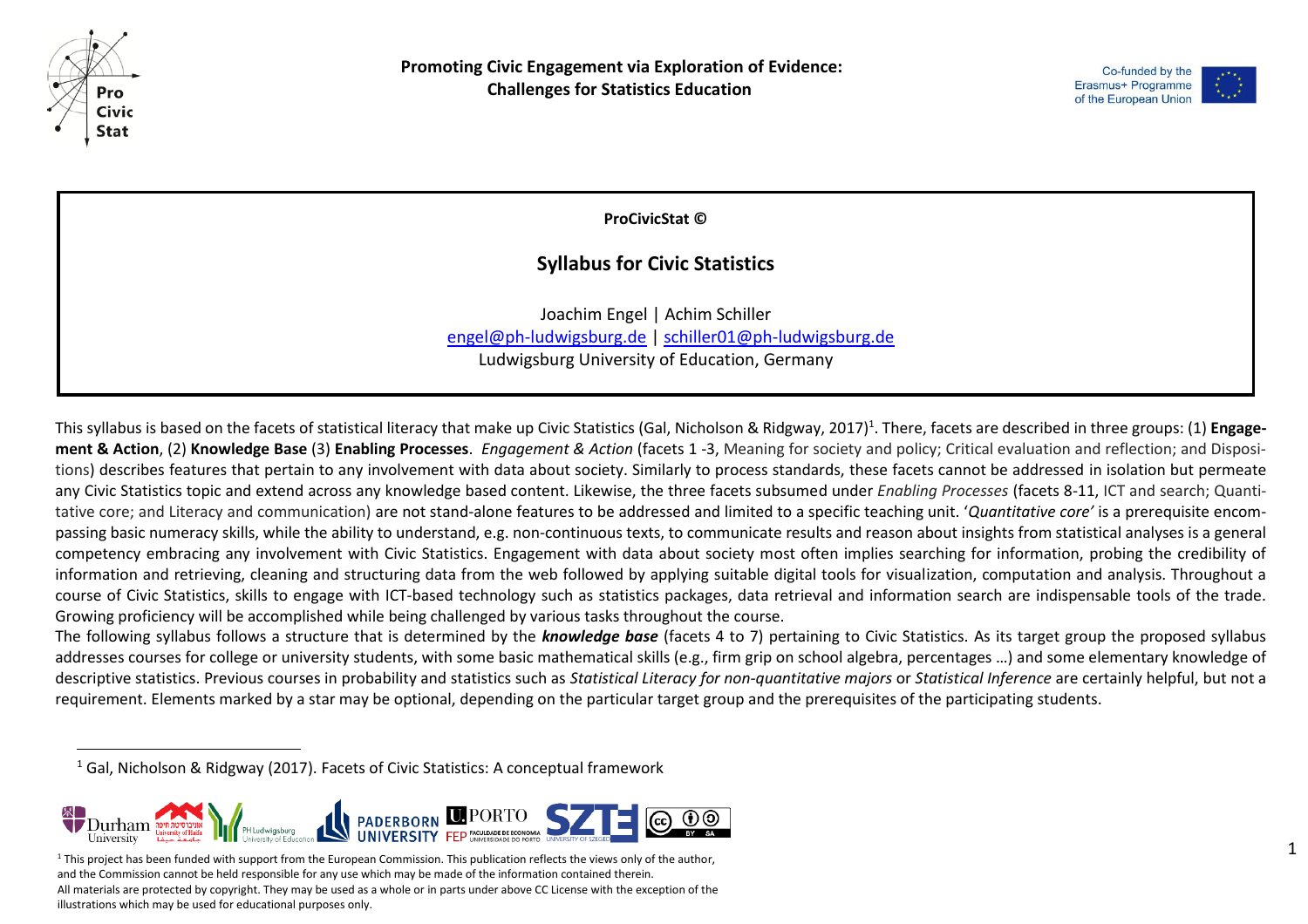



| <b>Topics</b>                                                     | Competences                                                                                                                                                                                                                                                        | Why is this topic important for Civic<br>statistics? Which of the knowledge-<br>facets are addressed?                                        | What's new, core elements, some<br>general sample questions and rec-<br>ommended data sets                                                                                                                                                                                                                                                                                   |
|-------------------------------------------------------------------|--------------------------------------------------------------------------------------------------------------------------------------------------------------------------------------------------------------------------------------------------------------------|----------------------------------------------------------------------------------------------------------------------------------------------|------------------------------------------------------------------------------------------------------------------------------------------------------------------------------------------------------------------------------------------------------------------------------------------------------------------------------------------------------------------------------|
| 1. Basics:<br>• Population and Sample<br>• Attributes<br>• Scales | Knowing about the differences<br>and characteristics of a sample in<br>relation to its population;<br>Knowing about the characteris-<br>tics of attributes, measuring and<br>scales and the criteria of testing<br>and measuring, knowing about<br>the PPDAC cycle | Basic to any statistical investigation<br>(4) variability, samples, populations<br>and representativeness;<br>(6) sampling and randomization | Using rich multivariate data sets, es-<br>sential technical terms can be intro-<br>duced based on a very few (or even a<br>single) data set;<br>Motivation through socially relevant<br>topics. Some attributes may be ex-<br>plored as homework or in-class assign-<br>ments<br>What are the differences between<br>the scales?<br>What makes a sample representa-<br>tive? |
|                                                                   |                                                                                                                                                                                                                                                                    |                                                                                                                                              | Dataset: Students Alcohol Consump-<br>tion                                                                                                                                                                                                                                                                                                                                   |
| 2. Types of data collections                                      | Knowing about different types of                                                                                                                                                                                                                                   | For a suitable interpretation and criti-                                                                                                     | Ignored in most "traditional" statistics                                                                                                                                                                                                                                                                                                                                     |
| • Survey                                                          | data collection, their specific ad-<br>vantages and pitfalls; basic                                                                                                                                                                                                | cal assessment of the results of a sta-<br>tistical analysis it is important to know                                                         | courses<br>Raising issues of confidentiality and                                                                                                                                                                                                                                                                                                                             |
| • Experiment                                                      | knowledge about sampling (sim-<br>ple random sampling, systematic                                                                                                                                                                                                  | how data are collected.<br>An understanding of ethical issues as-                                                                            | protection of the identity of citizens<br>Emphasize and relate to social context                                                                                                                                                                                                                                                                                             |
| • Observational Studies                                           | sampling*, stratified sampling*                                                                                                                                                                                                                                    | sociated with the production of data                                                                                                         |                                                                                                                                                                                                                                                                                                                                                                              |
| • Administrative data                                             | may be helpful, for a more ad-<br>vanced level)                                                                                                                                                                                                                    | and the use of various research meth-<br>ods is an essential component of Civic<br>Statistics.                                               | What are the pros and cons of the<br>respective methods of data collec-<br>tion?                                                                                                                                                                                                                                                                                             |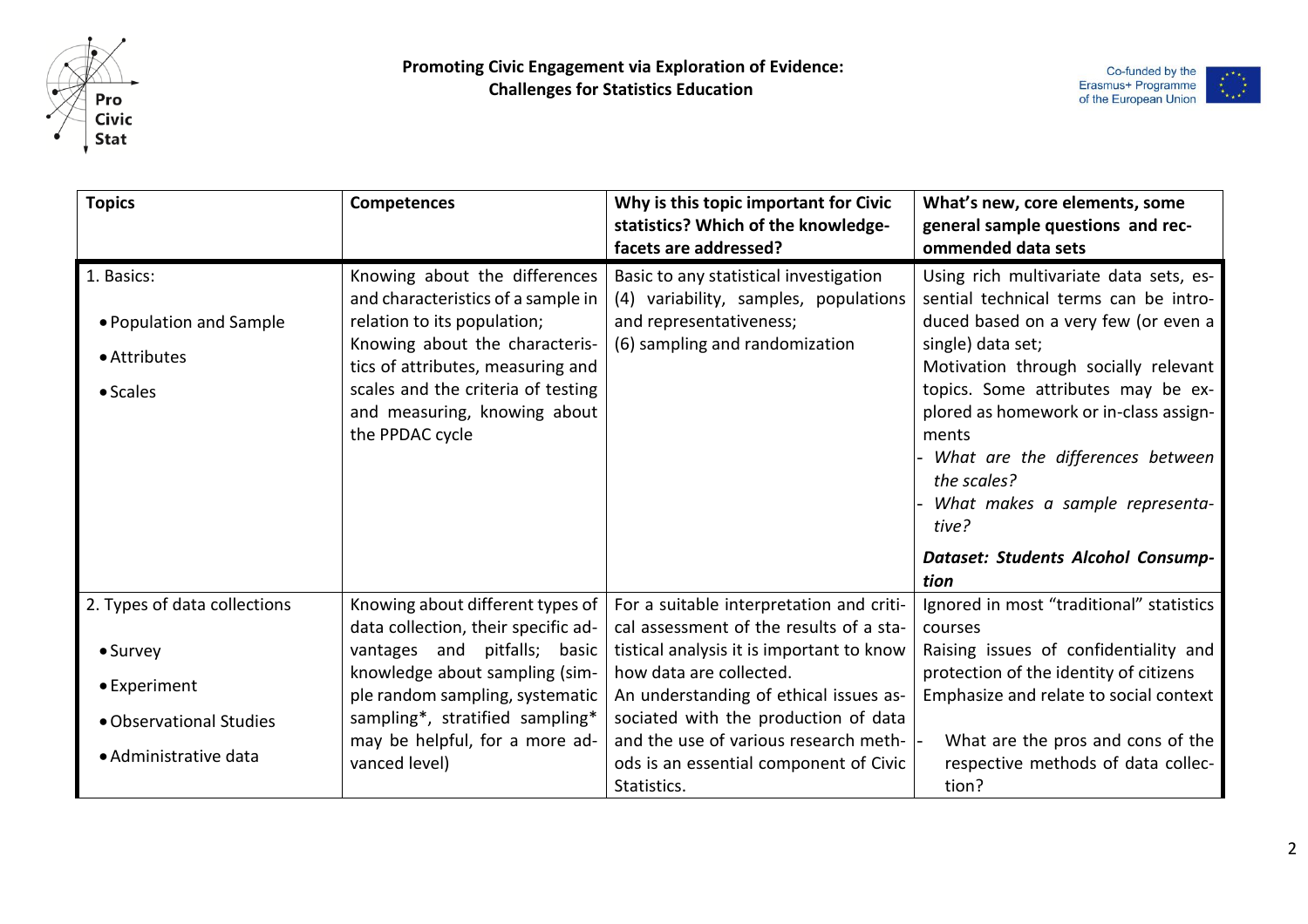



| • Opportunistic data                                                                                                                                                   | Knowing about bias and variabil-<br>ity in any data collection process                                                                                                                                                                                                                                 | (6) Survey types, sampling methods,<br>with attention paid to bias and varia-<br>bility; measurement (reliability and va-<br>lidity); questionnaire design*; web<br>scraping*.<br>(7) survey design* (and associated<br>problems such as non-response or re-<br>spondent bias)                                                                                                                                                                                                                       | How could you reduce bias in a tele-<br>phone survey?<br>Design a plan for data collection on<br>a topic like, e.g. "Does watching vi-<br>olent movies encourage aggressive<br>behavior in juveniles?"                                                                                                                    |
|------------------------------------------------------------------------------------------------------------------------------------------------------------------------|--------------------------------------------------------------------------------------------------------------------------------------------------------------------------------------------------------------------------------------------------------------------------------------------------------|------------------------------------------------------------------------------------------------------------------------------------------------------------------------------------------------------------------------------------------------------------------------------------------------------------------------------------------------------------------------------------------------------------------------------------------------------------------------------------------------------|---------------------------------------------------------------------------------------------------------------------------------------------------------------------------------------------------------------------------------------------------------------------------------------------------------------------------|
| 3. Operationalization of varia-<br>bles<br>• Identifying relevant variables<br>• Measuring variables<br>• Different approaches for the<br>same concept (e.g., poverty) | Awareness that the definition of<br>many variables is relatively open<br>(e.g., poverty) and may differ<br>from day-to-day use. The meas-<br>uring instruments influences the<br>scales of the variables.<br>Knowing about quality criteria<br>for measurements: objectivity,<br>reliability, validity | How variables are operationalized in-<br>fluences the results and thus the pos-<br>sible valuation and interpretation, es-<br>pecially when the meaning of variables<br>in studies is different from everyday<br>use.<br>(5) An essential component of Civic<br>Statistics is an awareness that qualita-<br>tively different models may be used to<br>model the same complex social phe-<br>nomenon.<br>(7) measurement issues (objectivity,<br>reliability and validity; metadata defi-<br>nitions) | Dataset:<br><b>Malnutrition UNICEF (focus on African</b><br>countries)<br><b>vs. Malnutrition HANCI</b><br>How are the variables defined?<br>How accurate is the measuring in-<br>strument?<br>What is the difference between a la-<br>tent construct and a manifest con-<br>struct?<br>Multiple choice or open question? |
| 4. Univariate data analysis<br>• Mean, mode, median                                                                                                                    | Knowing the formal definitions<br>and the characteristics of the re-<br>spective parameters as well as                                                                                                                                                                                                 | Often data-communicators try to sum-<br>marize complex phenomena by con-<br>veying one or two simple numerical                                                                                                                                                                                                                                                                                                                                                                                       | When using a rich multivariate data<br>set, different parameters and statistics                                                                                                                                                                                                                                           |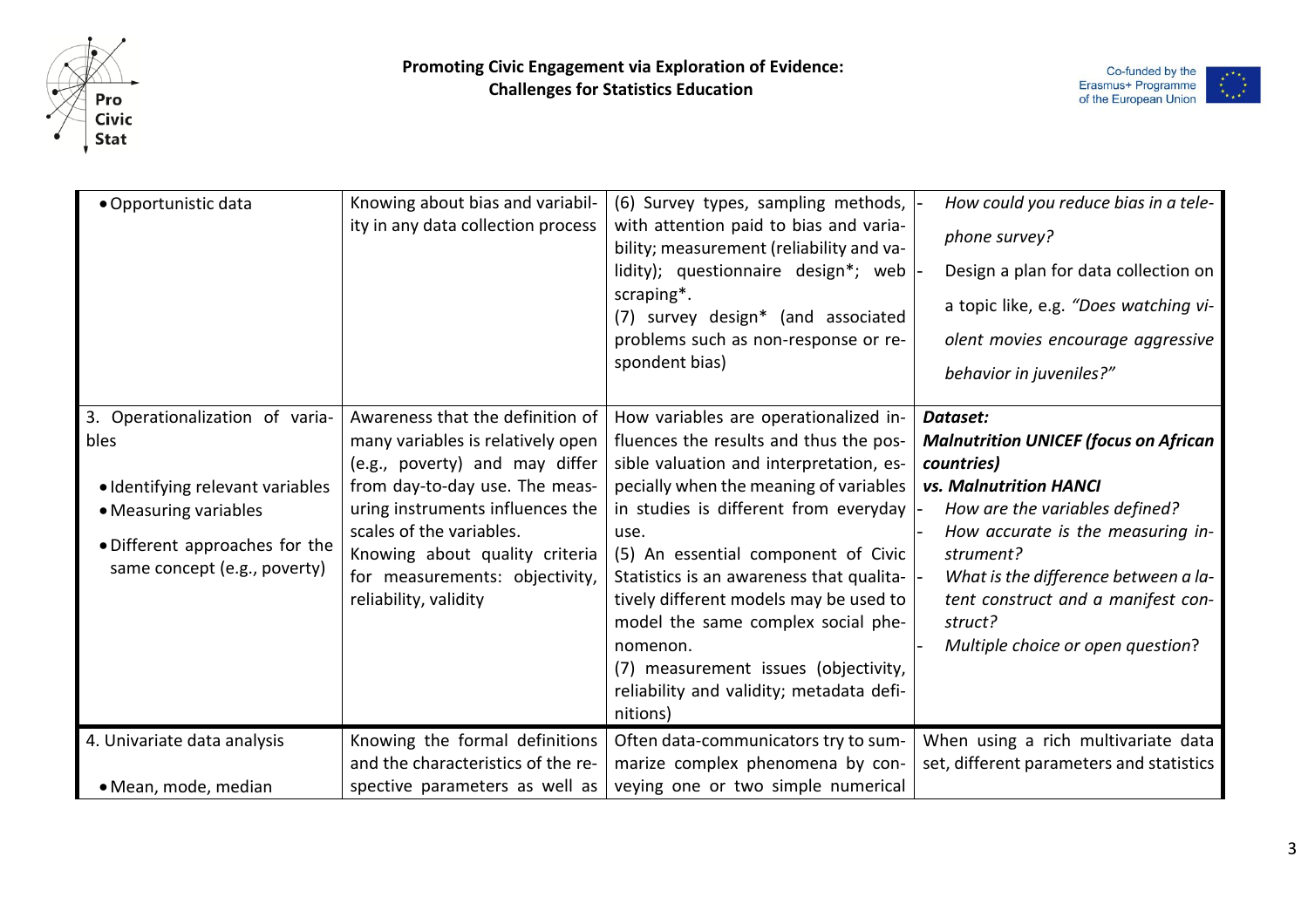



| • Quantiles, trimmed means*<br>· Dispersion parameters: IQR,<br>range, variance and standard<br>deviation<br>• Various distributional shapes<br>(skewness, kurtosis, uni- or<br>multimodality)                                  | their impact and meaning for<br>possible conclusions                                                                                                                                                                                                                          | representations like mean or the me-<br>dian. Or they try to increase their mes-<br>sage with a statement with numerical<br>representations; role of sample size<br>(4) variability; describing and compar-<br>ing distributions;                                                                                                                                                                                   | can be introduced and explained with<br>only one data set<br>Dataset: Students Alcohol Consump-<br>tion<br>What are the properties of the<br>mean, mode, median etc.?<br>"Youngsters drink too much alco-<br>hol" To argue against this claim<br>would you rather reason with the<br>mean alcohol consumption of<br>young people or with the median?<br>How would a concerned parent ar-<br>que? |
|---------------------------------------------------------------------------------------------------------------------------------------------------------------------------------------------------------------------------------|-------------------------------------------------------------------------------------------------------------------------------------------------------------------------------------------------------------------------------------------------------------------------------|---------------------------------------------------------------------------------------------------------------------------------------------------------------------------------------------------------------------------------------------------------------------------------------------------------------------------------------------------------------------------------------------------------------------|--------------------------------------------------------------------------------------------------------------------------------------------------------------------------------------------------------------------------------------------------------------------------------------------------------------------------------------------------------------------------------------------------|
| 5. (Graphical) representation of<br>univariate data<br>Bar plots, bar chart, pie<br>$\bullet$<br>charts<br>$\bullet$ Info graphics<br>Boxplots<br>Histograms<br>$\bullet$ Line graphs<br>Density plots*<br>Novel visualizations | Knowing which scale level and<br>graphical representation is ap-<br>propriate for the given data; how<br>charts and graphs are con-<br>structed; knowing about possi-<br>ble manipulations in graphical<br>display as well as some specifics<br>of individual representation. | Knowing about the pros and cons of<br>various graphical representations, mis-<br>representations and misleading ma-<br>nipulation<br>(4) describing and comparing distribu-<br>tions<br>(5) Representation is a core skill in un-<br>derstanding phenomena. Civic Statis-<br>tics requires familiarity with sophisti-<br>cated representations including those<br>that are dynamic and facilitate interac-<br>tions | A rich multivariate dataset allows you<br>to create many different representa-<br>tions<br>A multitude of graphs, based on the<br>same data set, may be created, thus il-<br>lustrating the possibility of represent-<br>ing different variables resulting in<br>quite different insights.<br><b>Dataset: Air Quality dataset</b>                                                                |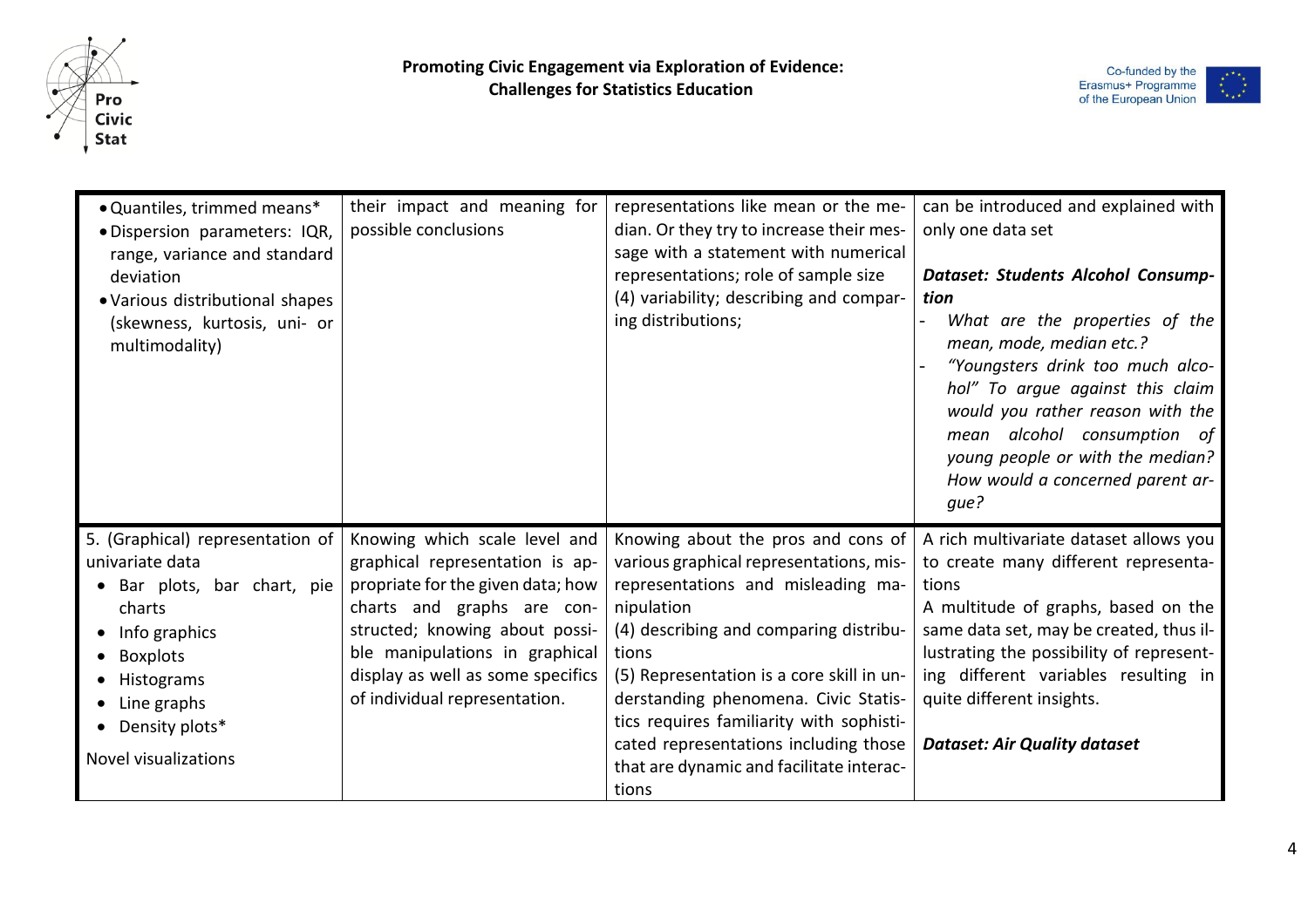



|                                                                                                                                                                                                                                                                                                                                                                                                         |                                                                                                                                                                                                                           |                                                                                                                                                                                                                                                                                                                                | What must be considered in the<br>evaluation<br>of the<br>respective<br>graphs?<br>Which features in the data can be<br>highlighted with what type of<br>graph? Which features are dis-<br>guised in which graph?                                                                                                                                                                                                                                                       |
|---------------------------------------------------------------------------------------------------------------------------------------------------------------------------------------------------------------------------------------------------------------------------------------------------------------------------------------------------------------------------------------------------------|---------------------------------------------------------------------------------------------------------------------------------------------------------------------------------------------------------------------------|--------------------------------------------------------------------------------------------------------------------------------------------------------------------------------------------------------------------------------------------------------------------------------------------------------------------------------|-------------------------------------------------------------------------------------------------------------------------------------------------------------------------------------------------------------------------------------------------------------------------------------------------------------------------------------------------------------------------------------------------------------------------------------------------------------------------|
| 6. Bivariate data analysis<br>• Correlations, (linear) regres-<br>sion<br>• Residual analysis<br>• Curve fitting*<br>• Comparing distributions, e.g.<br>through boxplots<br>• Understanding 2 x 2 tables<br>· Spurious correlation; correla-<br>tion caused by confounders;<br>• Different measures of correla-<br>tions and their pitfalls* (Pear-<br>son correlation; Spearman's<br>rank correlation) | Know that correlation does not<br>imply causation.<br>Knowing the formal definitions<br>and the characteristics of the re-<br>spective concepts as well as<br>which conclusions may be drawn<br>including misconceptions. | In the media correlations are often<br>communicated as causal relationships.<br>(4) variability; describing and compar-<br>ing distributions; association and cor-<br>relation; regression; non-linearity; sig-<br>nal and noise; interaction,<br>(7) techniques such as moving aver-<br>ages, case weighting, data smoothing; | Given a rich multivariate data set,<br>there are usually many possible corre-<br>lations and associations to calculate<br>and to consider.<br><b>Dataset: Happiness 2015</b><br>What does correlation<br>"only"<br>$\overline{\phantom{0}}$<br>mean?<br>What is important in distribution<br>comparisons?<br>What do regularities indicate in the<br>residual analysis?<br>Can correlations between differ-<br>ently scaled variables be meaning-<br>fully interpreted? |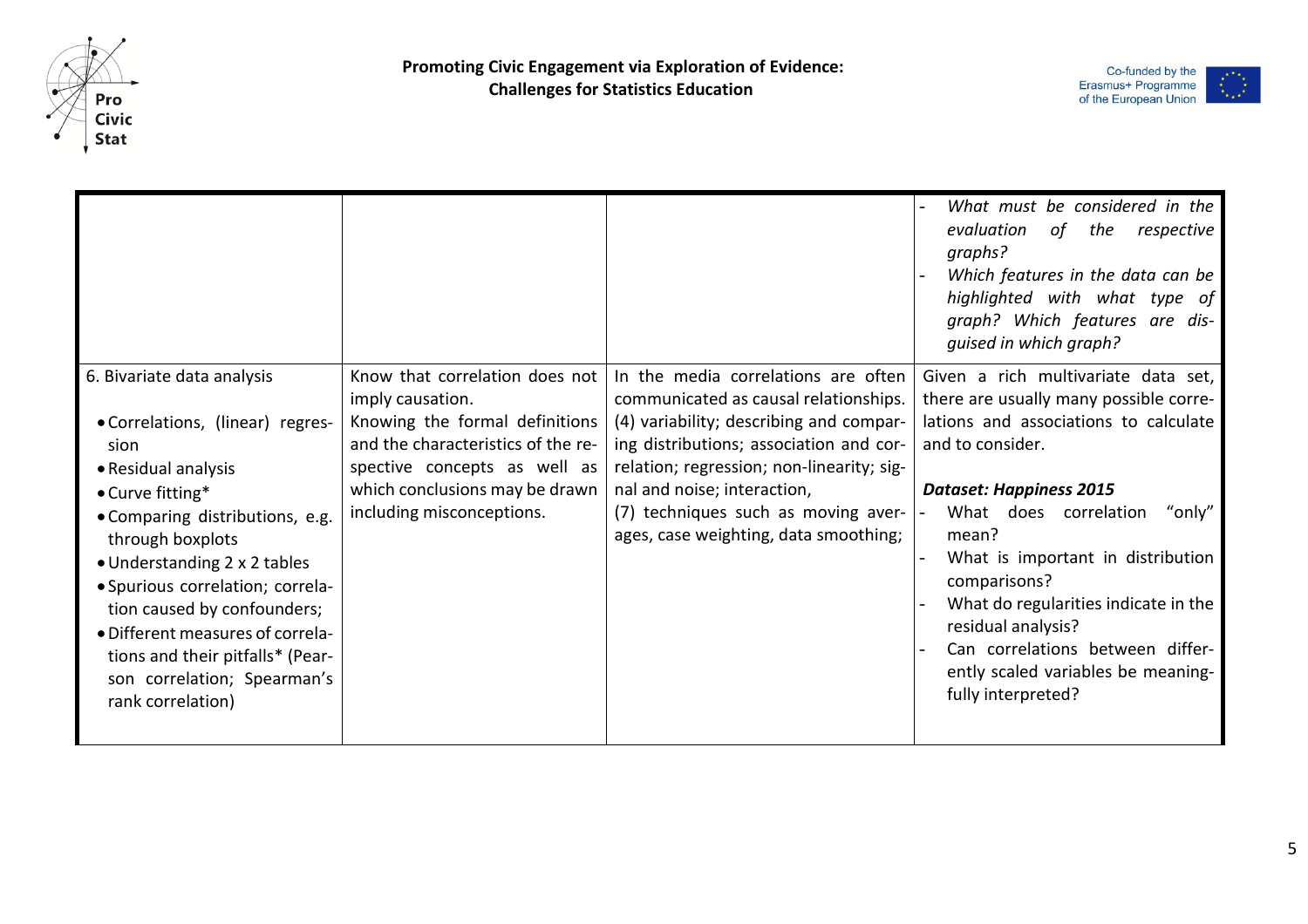



| 7. Graphical representation of bi-<br>variate data<br>Scatter plots<br>Time series, line plots<br>Age pyramid<br>(linear) regression<br>Data smoothers*<br>Dependent variable: contin-<br>uous, independent: categor-<br>ical<br>Both variables: categorical<br><b>Residuals</b> | Knowing how to combine differ-<br>ently<br>scaled<br>variables,<br>knowledge about the meaning<br>and suitability of various graph-<br>ical representations and the in-<br>formation they convey, including<br>their limitations. | Relations between two metric varia-<br>bles are typically represented in a scat-<br>terplot graph; knowing about the pros<br>and cons of different graphical repre-<br>sentations and various modeling tech-<br>niques<br>(4) association and correlation<br>(5) Representation is a core skill in un-<br>derstanding phenomena. Civic Statis-<br>tics requires familiarity with sophisti-<br>cated representations including those<br>that are dynamic and facilitate interac-<br>tion | <b>Dataset for different scales:</b><br><b>Students Alcohol Consumption</b><br>For time series: Swedish crime<br>What must be considered in the<br>of the respective<br>evaluation<br>graphs?<br>What distinguishes the graphs from<br>each other and what are the re-<br>spective advantages and disad-<br>vantages?<br>What could be useful? |
|----------------------------------------------------------------------------------------------------------------------------------------------------------------------------------------------------------------------------------------------------------------------------------|-----------------------------------------------------------------------------------------------------------------------------------------------------------------------------------------------------------------------------------|-----------------------------------------------------------------------------------------------------------------------------------------------------------------------------------------------------------------------------------------------------------------------------------------------------------------------------------------------------------------------------------------------------------------------------------------------------------------------------------------|------------------------------------------------------------------------------------------------------------------------------------------------------------------------------------------------------------------------------------------------------------------------------------------------------------------------------------------------|
| 8. Multivariate data analysis<br>Understanding the influence<br>of third variables<br>Simpson's paradox<br>Understanding higher-order<br>tables*<br>(Linear) multivariate regres-<br>sion, analysis of variance*                                                                 | Knowing the formal definitions<br>and the characteristics of the re-<br>knowing<br>spective<br>concepts;<br>which conclusions<br>may be<br>drawn, including misconceptions                                                        | Understanding multivariate phenom-<br>ena is a core competence for Civic Sta-<br>tistics<br>(4) variability; describing and compar-<br>ing distributions; association and cor-<br>relation; regression; non-linearity; sig-<br>nal and noise; interaction<br>(7) synthetic methods where data<br>gathered by conventional survey data<br>is combined with Big Data (e.g. data on<br>mobile phone traffic or web search<br>data)                                                         | <b>Dataset: Happiness 2016</b><br>Simpson's Paradox<br>What does an explanatory third var-<br><i>iable</i> mean?<br>When to expect an explanatory<br>third variable?                                                                                                                                                                           |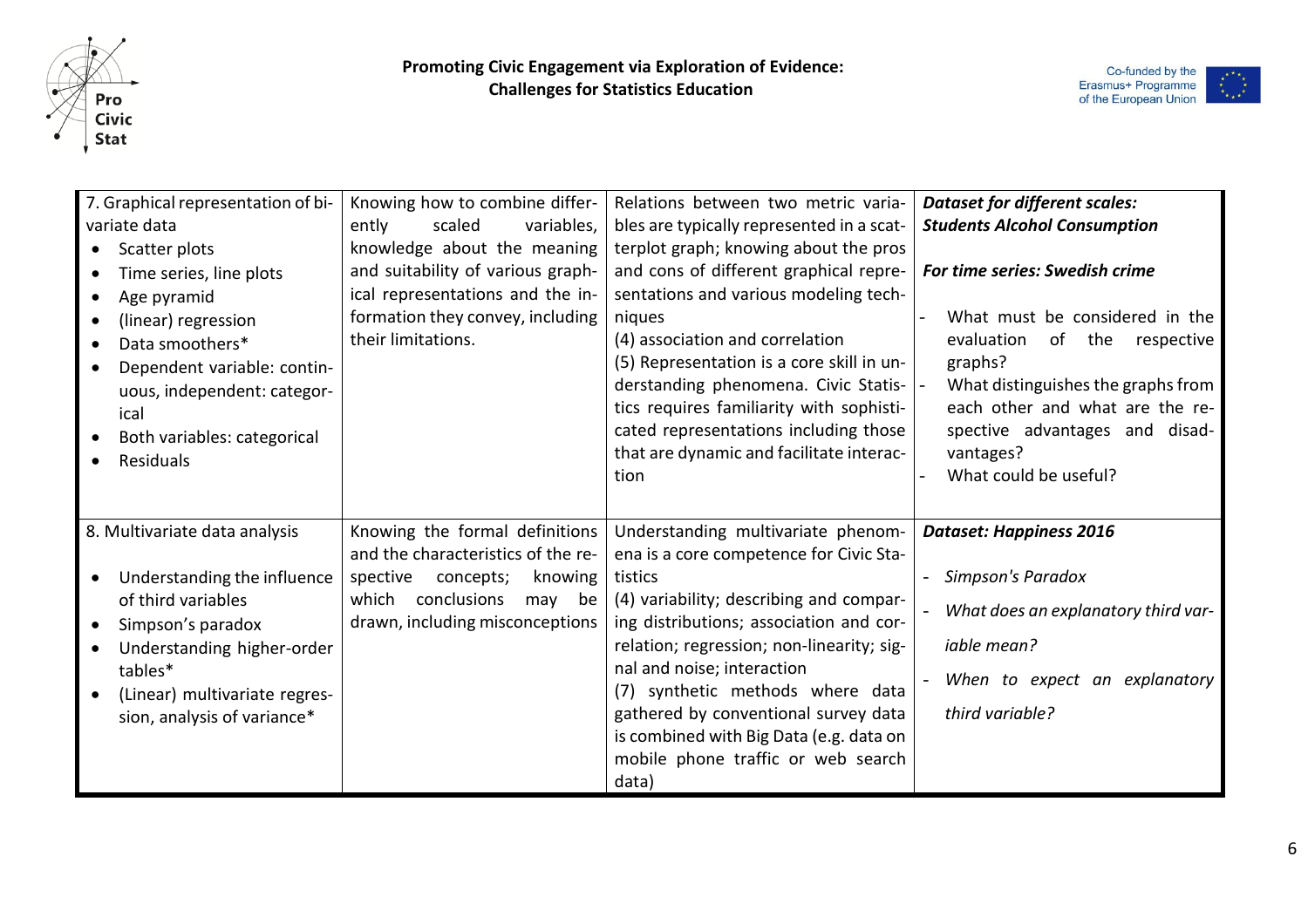



|                                                                                                                                                                                                                                                                            |                                                                                                                                                                                                                                   |                                                                                                                                                                                                                                                                                                                                                                                                                                                 | Fallacies of confusing correlation<br>with causation                                                                                                                                                                                                                                                                                                                                                    |
|----------------------------------------------------------------------------------------------------------------------------------------------------------------------------------------------------------------------------------------------------------------------------|-----------------------------------------------------------------------------------------------------------------------------------------------------------------------------------------------------------------------------------|-------------------------------------------------------------------------------------------------------------------------------------------------------------------------------------------------------------------------------------------------------------------------------------------------------------------------------------------------------------------------------------------------------------------------------------------------|---------------------------------------------------------------------------------------------------------------------------------------------------------------------------------------------------------------------------------------------------------------------------------------------------------------------------------------------------------------------------------------------------------|
| 9. Graphical representation of<br>multivariate data<br>• Comparing distributions<br>• Matrix plots*<br>$\bullet$ Trees*<br>• Times series plot, e.g. Gap-<br>minder<br>• Innovative graphical<br>repre-<br>Smart<br>sentations,<br>Centre<br>Durham<br>• Geographic graphs | Knowing how to combine differ-<br>ently<br>variables,<br>scaled<br>knowledge about the meaning<br>and suitability of various graph-<br>ical representations and the in-<br>formation they convey, including<br>their limitations. | There has been a recent explosion in<br>the use of ICT-based representations -<br>Civic Statistics requires the ability to<br>understand and critique novel repre-<br>sentations<br>(4) regression; non-linearity<br>(5) Representation is a core skill in un-<br>derstanding phenomena. Civic Statis-<br>tics requires familiarity with sophisti-<br>cated representations including those<br>that are dynamic and facilitate interac-<br>tion | <b>Dataset for different scales: Students</b><br><b>Alcohol Consumption</b><br>For time series: Swedish crime<br>What must be considered in the<br>evaluation<br>of the<br>respective<br>graphs?<br>What distinguishes the graphs from<br>each other and what are the re-<br>spective advantages and disad-<br>vantages?<br>What could be useful / obstructive<br>contextual knowledge for time series? |
| 10. Indices<br>• Stock or Price Indices<br>$\bullet$ HDI<br>$\bullet$ Gini-Index*<br>• Lorenz-curve*                                                                                                                                                                       | Critical appreciation of indices as<br>composite measures intended to<br>map complex phenomena on a<br>one-dimensional scale                                                                                                      | Several economic or social trends and<br>their effects are presented and ex-<br>plained with indices.<br>(7) definition and importance of indi-<br>ces                                                                                                                                                                                                                                                                                          | <b>Dataset: Malnutrition HANCI;</b><br>Measures of social/ economic ine-<br>quality<br><b>Ecological footprint and biocapacity</b><br>Is the definition of the index com-<br>prehensible?                                                                                                                                                                                                               |